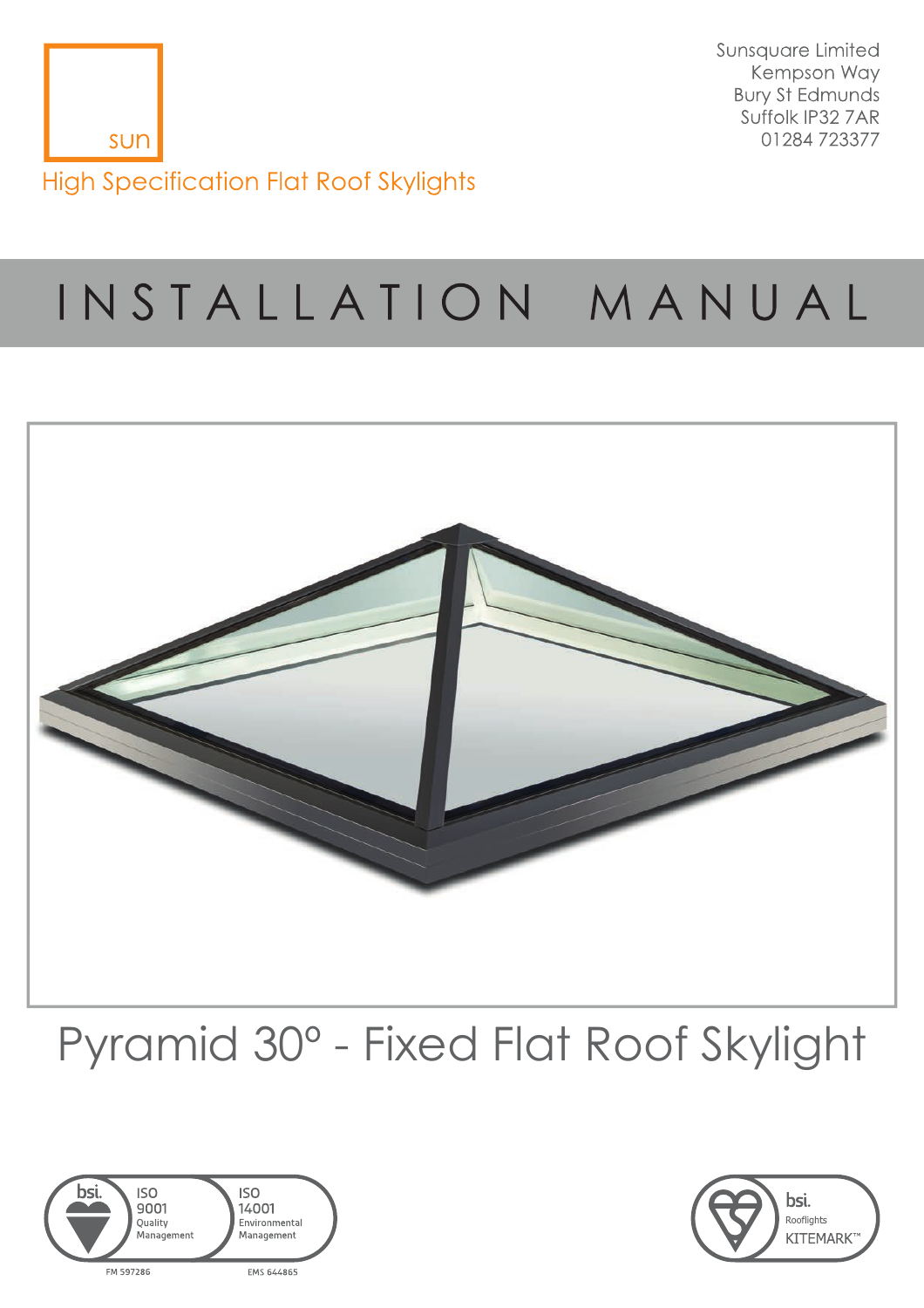

#### Step Two :

and free from undulations. Apply the skylight bedding tape (supplied) to the full perimeter of the upstand, along the outer edge.

> Press the tape down firmly with your fingers to confirm full adhesion.

## Step One :

the skylight onto the roof area.

It is important to confirm that the upstand is square. This is achieved by comparing measurements taken across the diagonally opposite corners. If the upstand is square these dimensions will be the same.





## Step Three :

Carefully lower the Pyramid 30º skylight onto the upstand, being careful not to trap your fingers between the upstand and skylight frame.

Check that the skylight is sat soundly onto the upstand, the frame should be continuously supported on all sides.

#### Step Four :

Carefully adjust the position of the skylight making sure it is correctly centred over the aperture.

Before moving onto the next step it is advisable to check the positioning of the skylight from the inside, as this will





## Step Five :

Using the supplied screws fasten the skylight to the upstand through the pre-drilled holes.

Be careful not to over-tighten these screws as you risk deforming the aluminium frame.